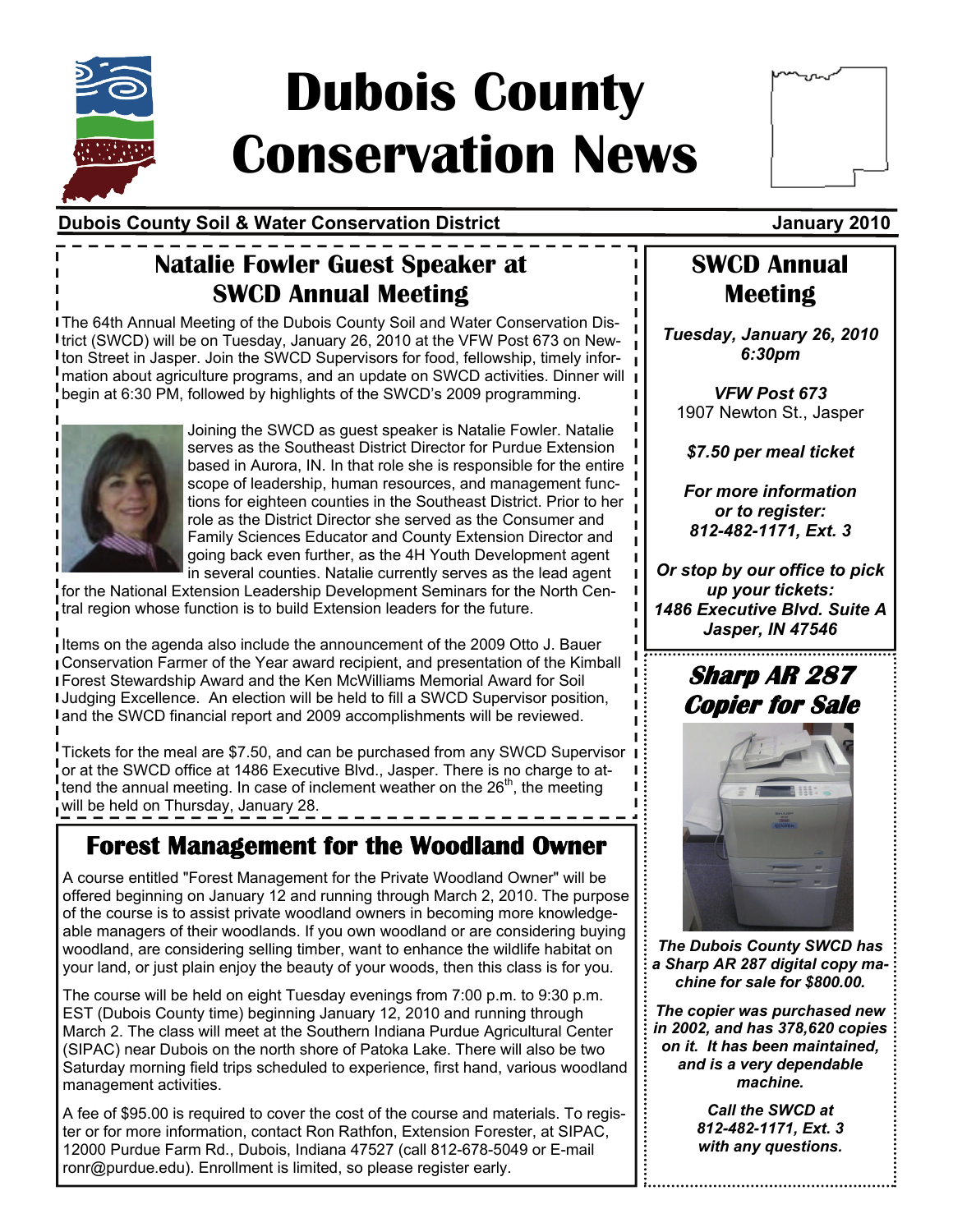## **Crop Producers Face Compaction from Wet Soils at Harvest**

Many corn and soybean growers are harvesting record crops, but they may face compaction issues because of saturated soils at harvest. "Many farmers will be unable to get back in the fields after harvest, because many fields have ruts and severe compaction issues," said Randall Reeder, an Ohio State University Extension agricultural engineer.

Farmers have limited options to break up soil and smooth out rough fields. "Farmers may face two types of compacted fields. One type is an isolated compacted area, in which case, I suggest farmers do whatever is necessary to get that area ready for planting and leave the rest of the field alone. The other type is compaction across the entire field, where whatever tillage operations are completed are applied to 100 percent of the field", Reeder said.

If compaction is deep, Reeder suggested doing nothing, especially if it turns out to be a wet spring. "Farmers don't want to make a bad situation worse by performing deep tillage on wet soils because it destroys the soil structure," he said. "If a farmer can get a no-till planter or drill across rutted ground reasonably well, it may be better to take a slight yield hit in 2010, then try to correct the deep compaction problem after harvest."

Another option, if soil is dry, is to perform light shallow tillage. "If ruts or tracks are more than 2 or 3 inches deep, a light tillage pass can smooth out the soil and create a surface ideal for planting," Reeder said. "Fill in ruts enough to eliminate standing water."

Research shows that compaction affects crop yields. OSU Extension research on Hoytville silty clay loam showed that through compaction, 10 percent to 15 percent of the potential crop yield was being left in the field. To counteract yield losses from compaction, researchers recommend no-till production. Recent research shows that continuous no-till soil resists compaction from heavy loads better than soil that is subsoiled every three years, which results in higher yields.

### **SWCD Provides Conservation Items**

#### **No-Till Drill**

Great Plains No-Till drill has a seeding width of 10 feet, and can be used to plant soybeans, wheat, legumes, grasses, etc. It can also be used to plant native, or warm season, grasses. Rental fee is \$7/acre.

#### **Stapler**

Installing erosion control blankets? This: stapler makes completing the job easy! The plunger simply pushes the staples into the ground. No rental fee.

#### **Spinning Jenny**

Use to install high-tensile wire fences. Load with wire and set on the ground. Walk away pulling the end of the wire and it will spin, preventing your wire from tangling. Slow down gradually before stopping to prevent over-spinning and tangling. Can also be used to rewind wire in the field. No rental fee.

#### **Tile Flags**

Flags on 36" wire staff can be used to mark underground power lines, or surveying jobs. \$7.00/bundle of 100; various colors.

## Grazing Bites

*by Victor Shelton, NRCS Grazing Specialist* 

In the early 90's, no-till farming was coined "Ugly Farming" by many as the untidiness trademark of this new farming practice. It took a number of years for some people to finally get used to seeing crop residue left on the crop fields and learning and respecting the benefits of doing so.

When it comes to pastureland, the majority of producers and especially suburbanites would have the image of a manicured lawn appearance in their mind…slightly rolling hills of green all tailored to a precise residual height of exactly three inches with exquisite, ready for the ring side, cattle grazing on them. This might be the image most think about, but that is usually not the reality; thus pastures are found overgrazed, especially this time of year as many try and delay feeding hay as long as possible. As mentioned in previous articles, this is best achieved with some reservation leaving adequate residue behind so you don't deplete carbohydrate reserves.

I have found myself on more than one occasion defending grazing livestock to wildlife lovers. Grazing livestock, and especially beef cows, are a great "working tool" that can actually really benefit wildlife habitat when managed to do so. The first thought that comes to my own mind when I hear "wildlife in the pasture" is deer tearing up my fences. I do swear, the old single wire somewhat temporary fences made with rod posts and yellow slide-on insulators must be deer magnets – because they never failed to tear them up…..many years after their use, those insulators keep surfacing. A deer's natural world is perceived as in black and white…so yellow insulators blend right in. I've found that white poly-wire for temporary fence with white step-in posts tend to get the least damage. Permanent high-tensile wires, even when only one is used, are soon learned and respected even by the deer.

*- Story Continues on Page 3*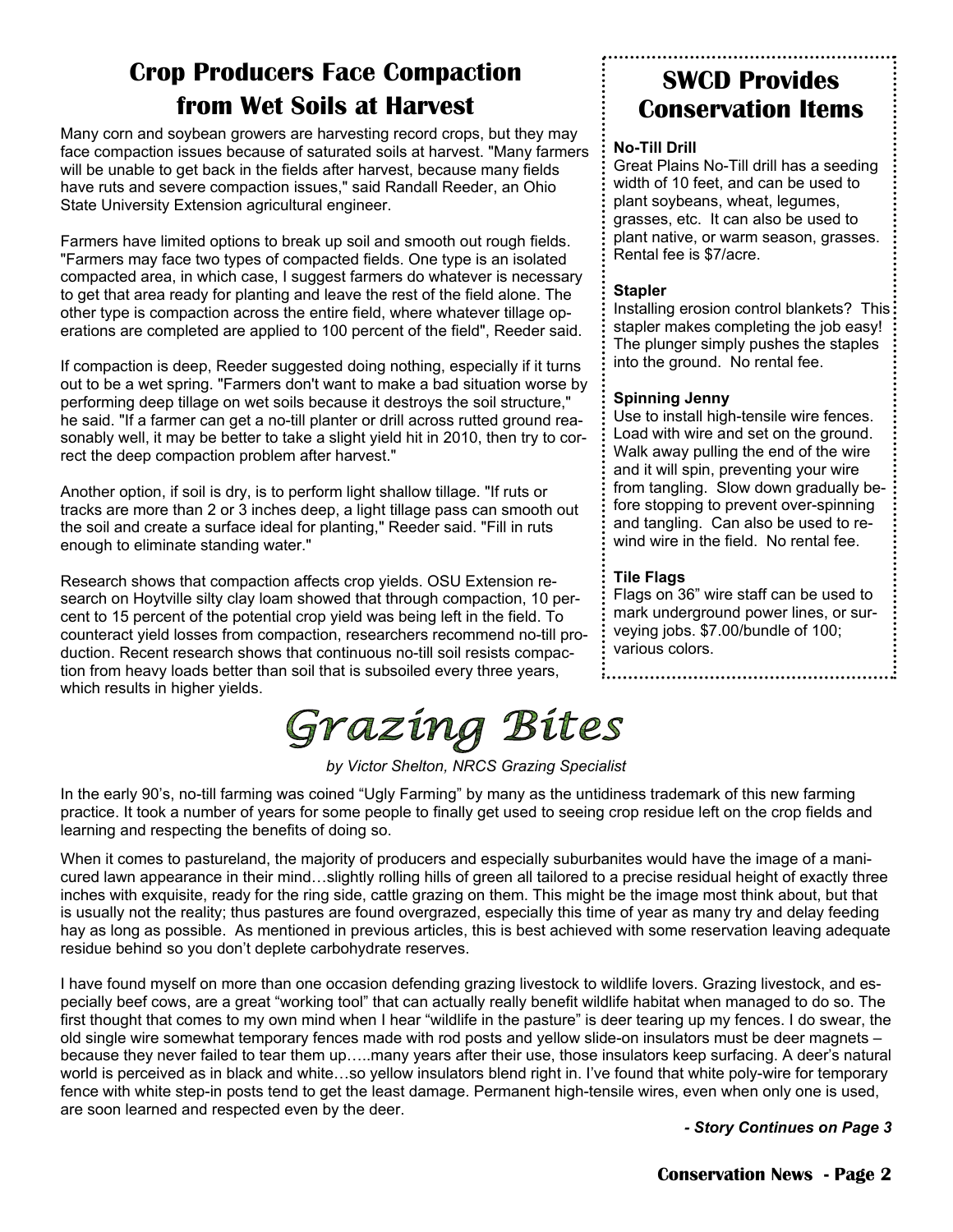Grazing Bites

*Continued from Page 2* 

I'm getting sidetracked. A planned grazing system with rotating animals during the growing season is already doing things that have some wildlife benefits, especially for ground nesting birds. Rotational grazing normally creates multiple growth stages and heights of the forages and therefore creates somewhat patchy habitat providing structural diversity for feeding, nesting and hiding.

Heavily used areas such as around watering facilities, lanes and lounging areas are usually disturbed more and create feeding sites for early to mid succession type wildlife such as bobwhite quail, meadow larks and mourning doves. This caught my attention, especially the possibility of increasing quail numbers. Cattle especially, help to open up the dense vegetation canopies of our cool-season pasture grasses and in the process help to create travel corridors and feeding areas for wildlife, especially quail.



In a preliminary study done in southern Indiana looking at bobwhite quail covey numbers, there were almost four times more coveys of quail on beef cattle rotated pasture than undisturbed like habitat. This surprised some wildlife biologists and certainly influenced their respect for "cows" as a wildlife habitat tool.

So if we are interested in enhancing wildlife benefits of our pastures, what else can we do with little effort? The use of more paddocks and/or longer rest periods is always a win-win for both the grazing livestock and wildlife creating multiple growth stages and vegetation heights. Maintaining forage diversity and avoiding monocultures is also beneficial with pastures having at a minimum a quality grass and legume present.

There are certainly "forage quality" benefits in keeping forages in a vegetative stage for most grazing livestock. To maintain that "quality", the entire system does not necessarily need to look like a manicured lawn though. We need to consider that economic threshold before getting out the brush-hog – remember those inputs that effect the bottom line…if the avoided "maturing" forages are less than one third of the sward, we might be better off waiting until the next grazing period for that paddock and grazing it a little harder the next time (smaller allocation, heavier stocking rate, shorter period of time) allowing for increased diversity in between grazing periods…again win-win for livestock and wildlife.

Though usually very hard to do, leaving even a small paddock or area fallow for one year has lots of benefits. It is even mentioned in Exodus about leaving every seventh year fallow. Fallow provides heavier cover for nesting and brooding and some really good, and probably needed additional rest for the forages. I'm told that ideally, this area should have links or corridors to woodlands, other undisturbed areas or longer rested fields…which usually should be and is the case in a rotated system…especially if the "rested" area is close to the middle of the system.

Certainly if you are willing, the addition of at least one paddock of a permanent warm season grass such as big bluestem, indiangrass, little bluestem and switchgrass or mixes of such can enhance the diversity of the whole system for both the livestock and wildlife. The warm-season grasses can provide quality forages for the livestock during our normal cool-season grass slump period and provide excellent habitat for quail and other wildlife looking for a slightly less dense sward.

Lastly, I think too many people get way too hung up on a few weeds being present. Now, there is a limit! The desired forages need to be the dominate species present in the field, but a few weeds, although sometimes not very attractive, can have multiple benefits too as long as they are not noxious or poisonous. A few milkweeds provide habitat for monarch butterflies. Several provide food for multiple species of song birds. Others can provide a natural source of micronutrients for grazing livestock. Unless they are noxious or invasive, a few around really don't hurt anything. Natural disturbances such as grazing from bison or cows, has always been an important management factor in maintaining wildlife habitat, we just need to take advantage of it. Consider a little more of an "ugly" approach to grazing, and keep on grazing!

## **Mark your Calendar!**

**Heart of America Grazing Conference,** Roberts Conference Centre, Wilmington, OH - January 20-21, 2010.

**Southern Indiana Grazing Conference**, Simon Graber Community Building,

Odon, IN, February 11, 2010 – More details coming soon!